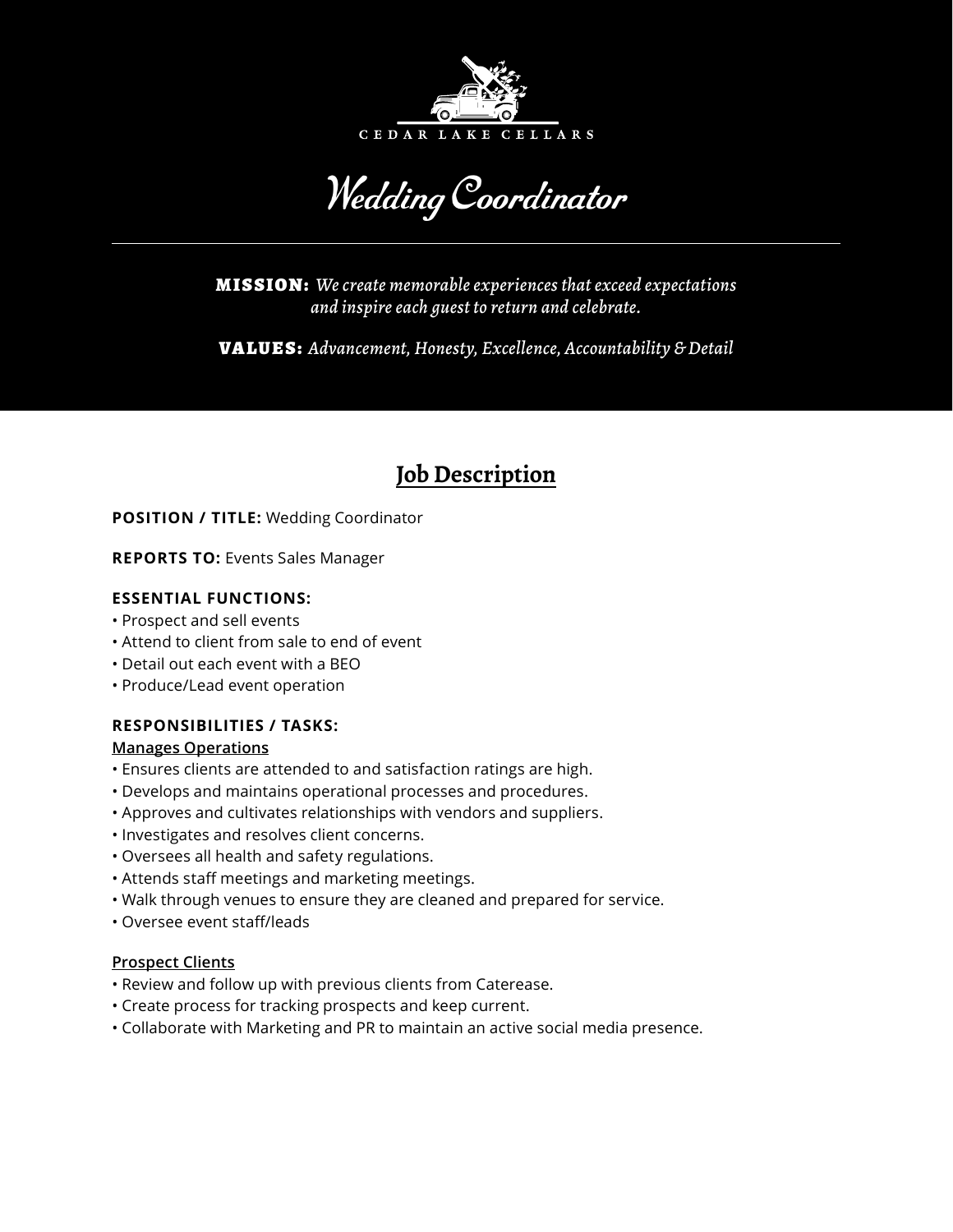

Wedding Coordinator

## **Create Event Packages**

• Work with Events Sales Manager to develop event offerings and pricing Create a pricing mechanism for parties

- Builds Team
- Trains staff on event processes and procedures.
- Empowers staff to take responsibility for event clean up.

## **Sell Event Offerings**

- Set up and Conduct Venue tours with potential clients.
- Follow up with inquiries, date holds, contracts and tours in a timely manner.
- Meet with clients to determine event needs.
- Facilitate meeting with Coordinator and Client about details.
- Creates event contracts and ensures the details are correct and followed.
- Collaborate with Coordinator and make sure client invoicing is correct and current.
- Meet monthly goals.

## **Manages Clients**

- Contacts client and makes introduction.
- Meets and reviews with client event vision and brainstorm options.
- Enters new client's information into Caterease.
- Nurtures client's trust through swift follow up.
- Keeps client informed of status/deadlines throughout planning and day of event.
- Follows up with clients after Event.
- Can explain and address questions on all client agreements.

## **Plan Event Details and Logistics**

- Details out each events timeline.
- Completes Banquet Event Order and reviews with Chef.
- Shares vendor list with client and follows up with chosen vendors.
- Schedules and attends client tasting meeting.
- Reviews orders of necessary event supplies with Events Sales Manager
- Keeps events/weddings data and records current.
- Monitors the event/wedding budget, processes payments, sends out payment reminders.
- Attends Wednesday morning staff meetings and reports on results for booking and pending events.

## **Produces Event**

- Communicates frequently with client, vendors and internal staff for event duration.
- Schedules, organizes and executes event/wedding rehearsals.
- Conducts Jumpstart/BEO meetings at the beginning of every shift
- Manages event set up.
- Walks through event details with Team Lead.
- Introduces Team Lead to client at beginning of event.
- Ensures food and beverage service is delivered as ordered.
- Keeps events spaces clean and tidy.